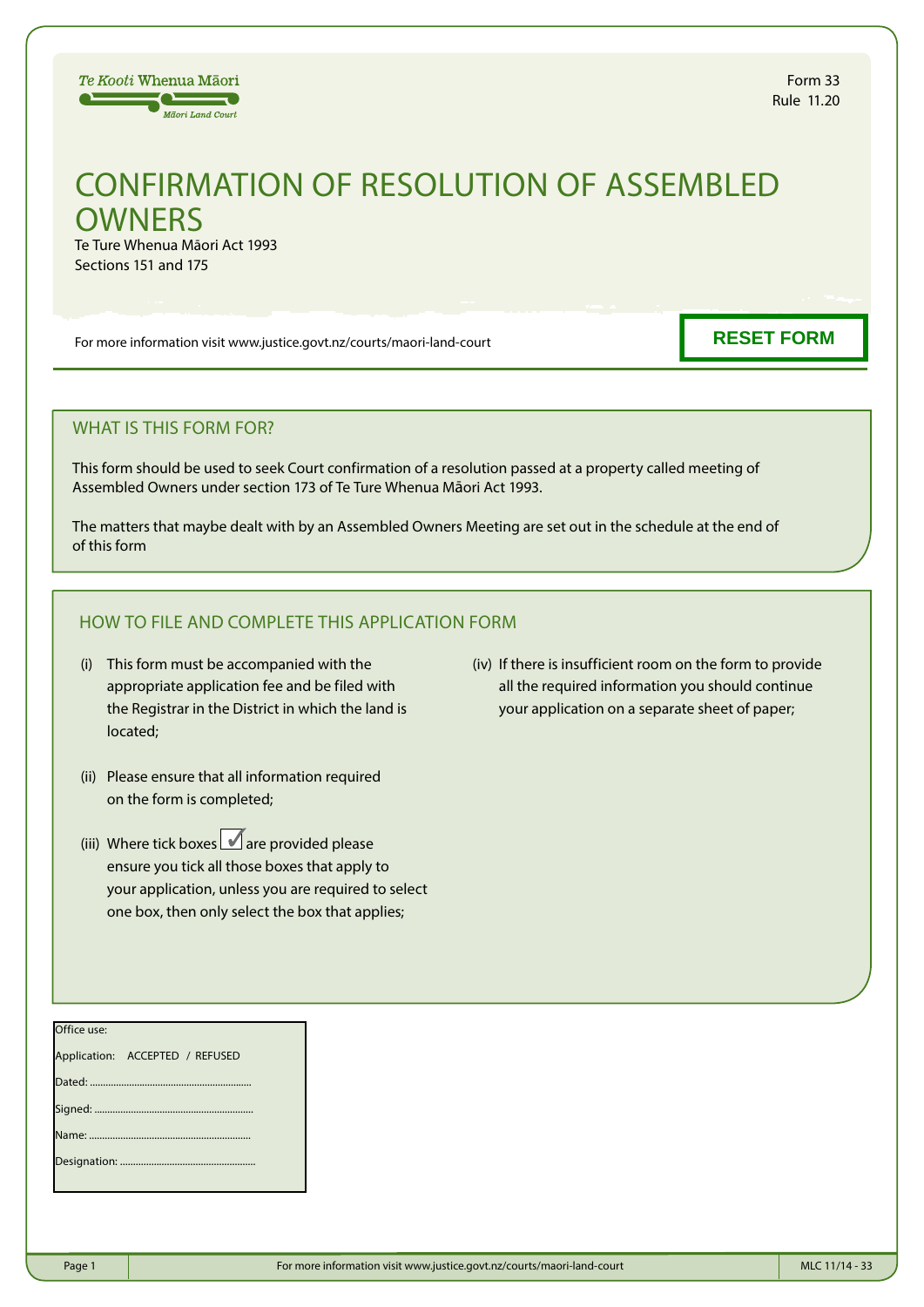| Please select one District                  | Taitokerau | Waikato Maniapoto<br>∣✔                                                                                                 | Waiariki      |
|---------------------------------------------|------------|-------------------------------------------------------------------------------------------------------------------------|---------------|
| Tairāwhiti                                  | Tākitimu   | Aotea                                                                                                                   | Te Waipounamu |
| <b>SUBJECT OF APPLICATION</b>               |            |                                                                                                                         |               |
|                                             |            | (State name and block number of land, Māori Incorporation, or other matter in respect of which the application is made) |               |
| <b>APPLICATION:</b>                         |            |                                                                                                                         |               |
|                                             |            |                                                                                                                         |               |
|                                             |            | apply for confirmation of the resolution(s) passed at a meeting of assembled owners at :                                |               |
|                                             |            |                                                                                                                         |               |
|                                             |            |                                                                                                                         |               |
| as follows: (specify resolution(s) passed). |            |                                                                                                                         |               |
|                                             |            |                                                                                                                         |               |
|                                             |            |                                                                                                                         |               |
|                                             |            |                                                                                                                         |               |
|                                             |            |                                                                                                                         |               |
|                                             |            |                                                                                                                         |               |
|                                             |            |                                                                                                                         |               |
|                                             |            |                                                                                                                         |               |
|                                             |            |                                                                                                                         |               |
|                                             |            |                                                                                                                         |               |
|                                             |            |                                                                                                                         |               |
|                                             |            |                                                                                                                         |               |
|                                             |            |                                                                                                                         |               |
|                                             |            |                                                                                                                         |               |
|                                             |            |                                                                                                                         |               |
|                                             |            |                                                                                                                         |               |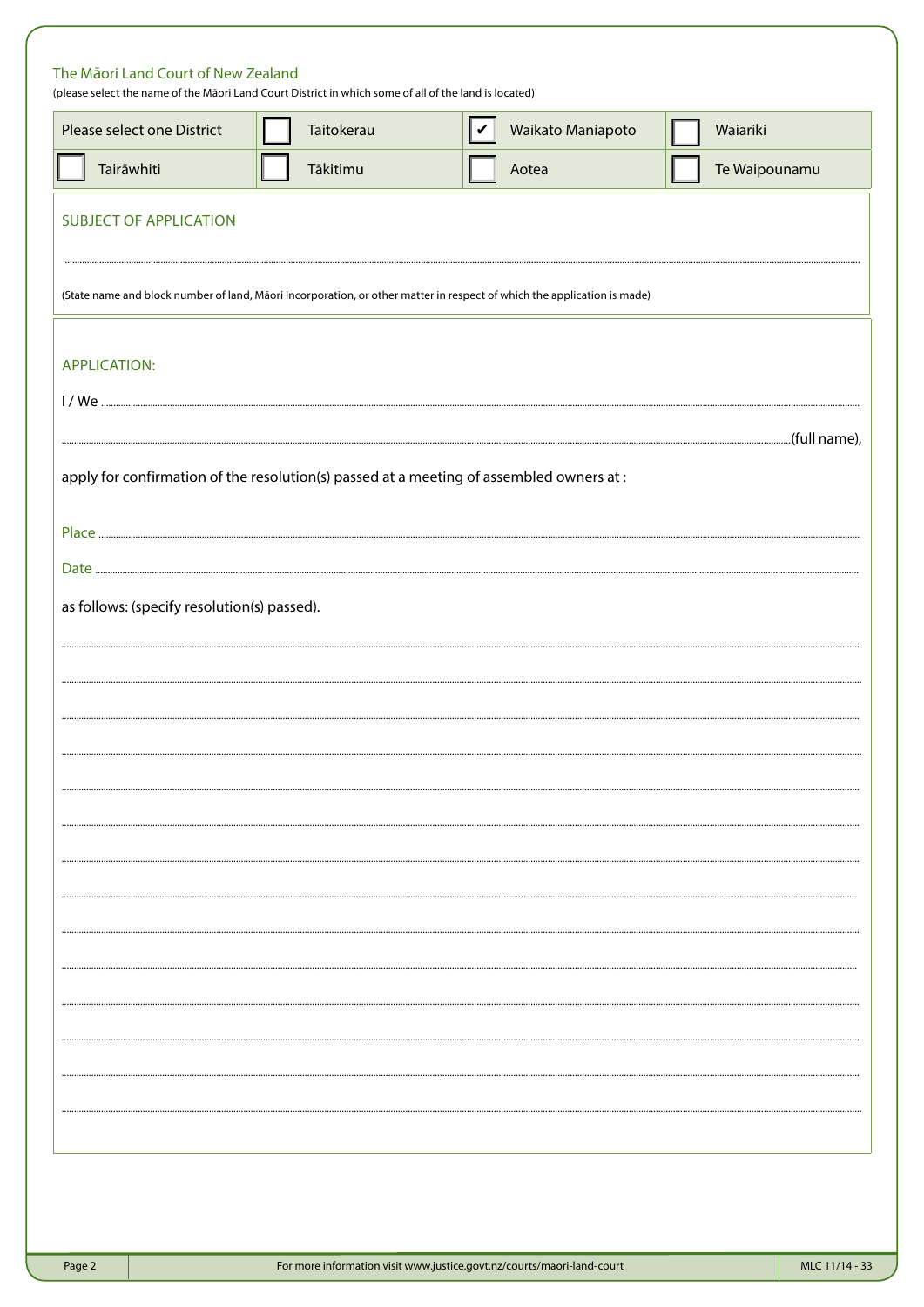| PREFERRED PLACE OF HEARING: Whangarei |        |  |
|---------------------------------------|--------|--|
| SIGNATURE OF APPLICANT(S)             |        |  |
|                                       | Dated: |  |
|                                       | Dated: |  |
|                                       | Dated: |  |
|                                       |        |  |

## CONTACT DETAILS

Contact Address:

(Address to which documents or correspondence in connection with the application can be posted or delivered)

## PHONE NUMBER(S):

| Home:                                                                                            | Work: |  |  |  |
|--------------------------------------------------------------------------------------------------|-------|--|--|--|
| Mobile:                                                                                          | Fax:  |  |  |  |
| Email Address:                                                                                   |       |  |  |  |
| NOTE: Where fax or email addresses are given these may be used as a means of notice and service. |       |  |  |  |

.............................................................................................................................................................................................................................................................................................................................................

FEE: \$200.00

## MĀORI LAND COURT CONTACT DETAILS

This application should be lodged with the Registrar in the District in which the land is located

TAITOKERAU L3, Manaia House 41 Rathbone St WHANGĀREI

DX Box AX10086 WHANGĀREI

PH: (09) 983 9940 Fax: (09) 983 9941 mlctaitokerau@justice.govt.nz

TAIRĀWHITI

Ngā Wai e Rua Building Cnr Lowe Str & Reads Quay GISBORNE

DX Box PX10106 GISBORNE

PH: (06) 869 0370 Fax: (06) 869 0371 mlctairawhiti@justice.govt.nz

Auckland Information Office 65B Main Highway Ellerslie, AUCKLAND

DX Box EX10912 AUCKLAND

TĀKITIMU

**HASTINGS** 

DX Box MX10024 **HASTINGS** 

PH: (06) 974 7630 Fax: (06) 974 7631

mlctakitimu@justice.govt.nz

L2, Heretaunga House Corner Lyndon & Warren Strs

TAITOKERAU

PH: (09) 279 5850 Fax: (09) 279 5852 mlctamakimakaurau@justice.govt.nz WAIKATO MANIAPOTO L2, BNZ Centre 354-358 Victoria St HAMILTON

DX Box GX10101 HAMILTON

PH: (07) 957 7880 Fax: (07) 957 7881 mlcwaikato@justice.govt.nz

AOTEA

Ingestre Chambers 74 Ingestre Street **WHANGANUI** 

DX Box PX10207 WHANGANUI

PH: (06) 349 0770 Fax: (06) 349 0771 mlcaotea@justice.govt.nz WAIARIKI Hauora House

1143 Haupapa St ROTORUA

DX Box JX10529 ROTORUA

PH: (07) 921 7402 Fax: (07) 921 7412 mlcwaiariki@justice.govt.nz

TE WAIPOUNAMU

30 Sheffield Crescent Burnside CHRISTCHURCH

DX Box WX11124 CHRISTCHURCH

PH: (03) 962 4900 Fax: (03) 962 4901 mlctewaipounamu@justice.govt.nz